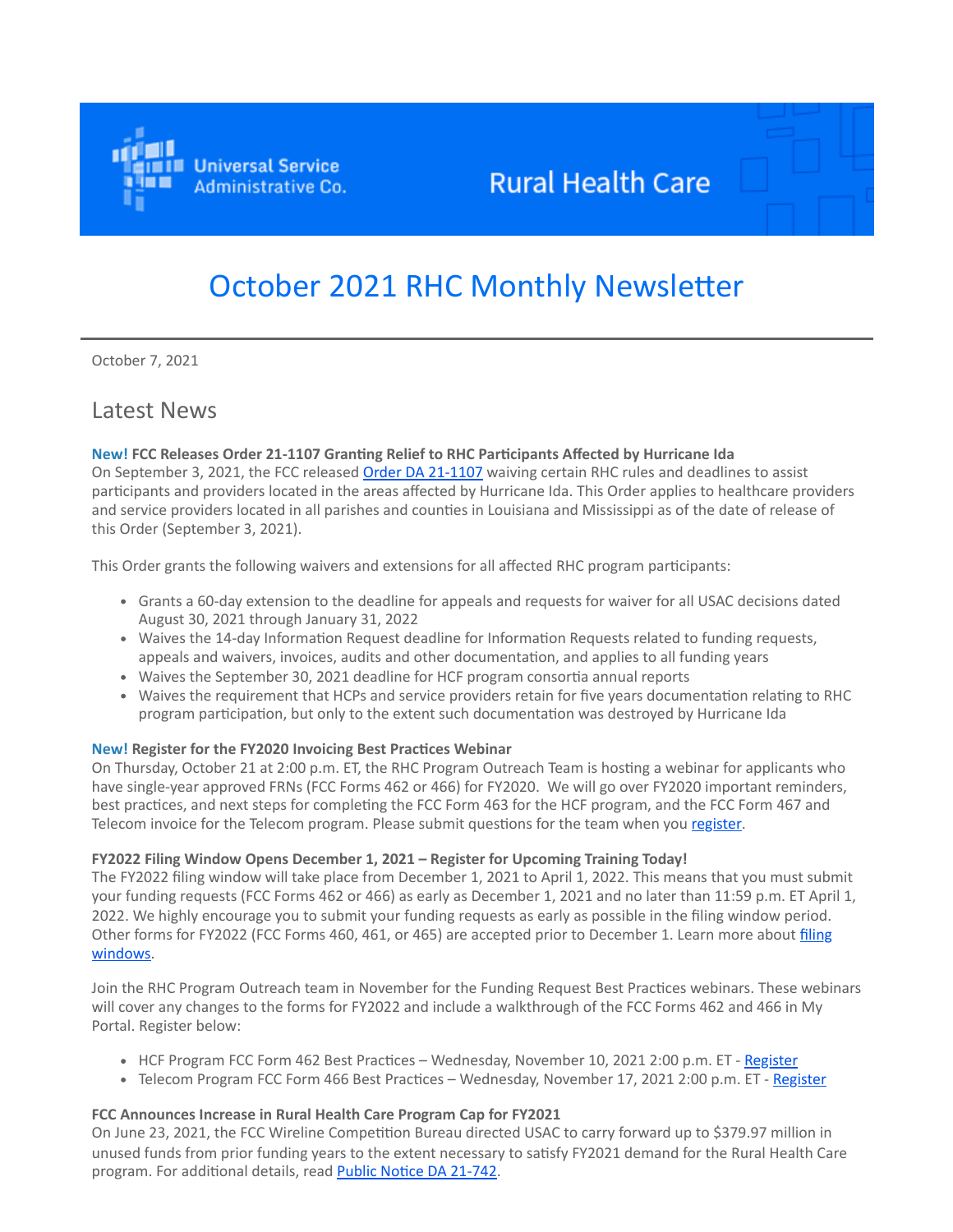# **USAC Releases FY2021 Funding Decisions Beginning in July**

USAC began delivering decisions on FY2021 funding requests in July, five weeks after the close of the FY2021 filing window. RHC will continue to deliver funding decisions on a rolling basis until all funding requests have been reviewed. Due to the demand for RHC program funds, there will not be a second filing window for FY2021. The RHC program will not accept additional funding requests beyond those submitted in the filing window.

# **Important Reminders**

# **FY2020 Invoicing Deadline Reminder**

As a reminder, [FCC Order DA 21-394](https://click.outreach.usac.org/?qs=65cb5efdaa20d618d567689fc7b971fc4fdf5cf43193ce2ef629335463a4fa4f199c04cb66816241f5687ba396ea58a99b41c2f19b12199d) granted an automatic 120-day extension of the HCF and Telecom program invoice filing deadline for FY2020 funding decisions. The 120-day extension only applies to FY2020 funding decisions with an original invoice deadline of October 28, 2021. This automatic extension will be applied to all FY2020 Funding Request Numbers (FRNs). With this extension, the new invoice filing deadline for HCF and Telecom program FY2020 commitments will be February 25, 2022. More information will be coming soon. Please check the **[HCF](https://click.outreach.usac.org/?qs=65cb5efdaa20d61823835761439d0103a49b80d2f8f7cc1db0bd33a17ee03d93d5d2a8dfc71189855400b98f96dea221aead3ed5ad77aec1)** and [Telecom](https://click.outreach.usac.org/?qs=65cb5efdaa20d618705aa3014a5c20d663a70b97f411c20ce48f5be4239abcb2b4891c2c57c15fefbb0f42044044985e805c7192e5aee874) program invoicing pages for additional information or visit the **Rural Health Care Commitments and Disbursements** (FCC Form 462/466/466A) webpage on the USAC [Open Data](https://click.outreach.usac.org/?qs=acc78a631504359bf81e4e9f7a9a9afaa4af30345ecb29b619f4946456c40f9a3634324ebf6f78a53091a27c00cdd945dfb8f58715d2df29) platform to search by FRN.

#### **Submit Your FY2022 Requests for Services**

July 1, 2021 was the first day that RHC program applicants could submit their FCC Forms 461 and 465 to initiate competitive bidding for FY2022, five months before the opening of the FY2022 funding request filing window. The FY2022 funding request filing window will open on December 1, 2021 and close on April 1, 2022. Additional program dates and deadlines can be found on the [FY2022 Program Calendar](https://click.outreach.usac.org/?qs=acc78a631504359b89c4a014024b3bc2b0e9d51a21710f83a2a9c24b088bf464464127d3750ca66d27f46affe586d4e00602d98181e9d598). We highly encourage you to submit your forms as early as possible in preparation for the upcoming FY2022 filing window.

[Learn about best practices for FY2022 as well as the FCC Forms 461 and 465 competitive bidding process on the RHC](https://click.outreach.usac.org/?qs=acc78a631504359bc82e49264219e7744ea3b8514406f30fb66bae3e17a4ce82cf316c43eaa8d792ccca0753322136f3604802d66245f2bc) webinar page.

#### **What to do if You Receive an Information Request**

Any eligibility, request for services, funding request, and invoicing forms submitted with incomplete or missing documentation cannot be processed, and RHC reviewers will reach out to all account holders (the primary and all secondary and tertiary account holders associated with that HCP) with a request for additional information ("Information Request"). Information Requests are sent to collect any missing documentation, address deficiencies, or to ask clarifying questions about the FCC Form.

Due to [FCC Order DA 21-394](https://click.outreach.usac.org/?qs=65cb5efdaa20d618d567689fc7b971fc4fdf5cf43193ce2ef629335463a4fa4f199c04cb66816241f5687ba396ea58a99b41c2f19b12199d), applicants who receive Information Requests between April 8, 2021 and December 31, 2021 may request a 28-day extension of this deadline, but must do so before the 14-day deadline in the Information Request. An applicant with a 28-day extension will have a total of 42 calendar days to respond to the information request. **If you receive an Information Request, you must respond to it or request an extension within 14 calendar days. Failure to respond or request an extension within the 14 calendar days will result in a denial of funding, so be sure to meet that deadline. If you need to request an extension, please do so as soon as possible.**

Information Request Tips for the Telecom Program

- Applicants can receive Telecom program Information Requests through My Portal or by email
	- For Information Requests received through My Portal, applicants should respond through My Portal, only
	- For Information Requests received by email, applicants should "Reply All" to respond to the Information Request by email
- Use only Chrome/Firefox Internet browsers when using My Portal
- When uploading a document as a response, the document should be limited to 10MB and its file name should not contain any special characters, only letters and numbers

Information Request Tips for the HCF Program

Applicants that receive HCF program Information Requests through email should "Reply All" to respond to an Information Request by email

#### **Do You Need to Make Changes to a Commitment After Your Funding is Approved?**

If you have a Funding Commitment Letter (FCL) please keep in mind that it is your responsibility to confirm that the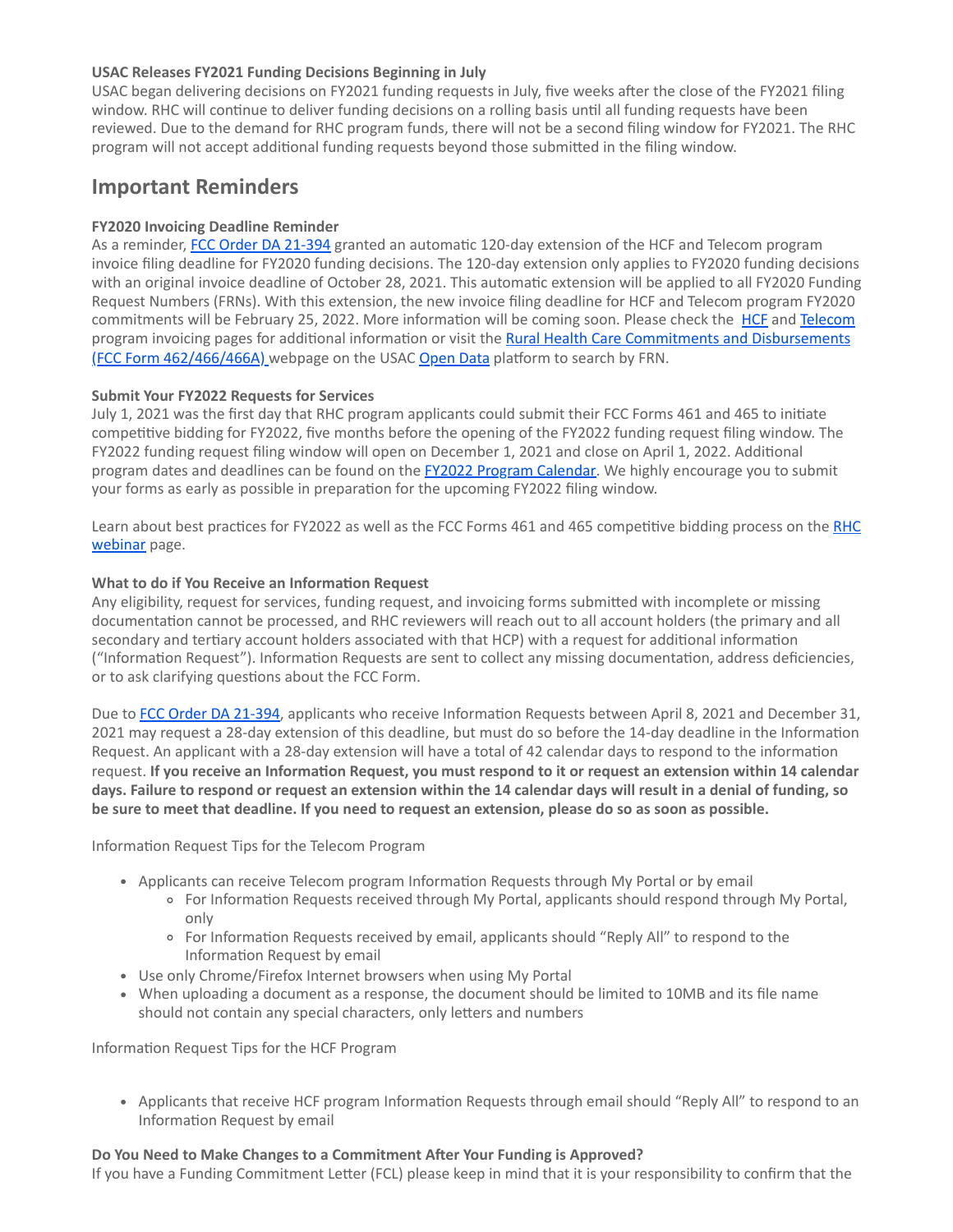information contained therein is accurate. You may need to contact USAC to request changes to your site or services if you encounter any of the below circumstances:

- If the address of your site changes, or the primary account holder no longer works for the HCP, you must submit an FCC Form 460 revision for HCF or a new FCC Form 465 for Telecom within 30 days of the change. This is for all changes including those that occur post-commitment.
- If you will not be using all of your approved funds, you can request a decrease in your funding request by sending an email to [RHC-Invoicing@usac.org.](mailto:RHC-Invoicing@usac.org?subject=) Please be sure to include your HCP name and number, the affected Funding Request Number (FRN), and the amount by which you would like to reduce the commitment. USAC will complete a partial de-commitment for the FRN in that amount.
- In the Telecom program, you can revise your approved FRN prior to invoicing using the [FCC Form 467](https://click.outreach.usac.org/?qs=acc78a631504359b2685f6c0eead570d48d3da0877b91bfe467d71361c2dd0737240e6cbeb28d0f99244e6b1b411fd7b1fb2e2ed9cdb9a19). If you have already submitted the FCC Form 467 and you need to make another change, you can submit an FCC Form 467 revision prior to invoicing.
- If you'd like to re-allocate funds within your FRN you can submit a site and service substitution. For more information about site and service substitutions, click here.
- If you will not be using any of the funds in your approved or disbursed funding commitment, you can return the approved and disbursed funds to USAC. For more information about voluntary return of funds, click [here](https://click.outreach.usac.org/?qs=acc78a631504359ba2f116fb532949c605e265ed88baf6aa6d400c512c7e441f9db793364e872cb5b733bd96be845f831186af3e97b87171).

# **Certifications Requirements for National Supply Chain**

As a reminder, when service providers log-in to My Portal they will see two new Supply Chain certifications included in the FCC Form 463 and Telecom program invoice.

The first certification affirms compliance with the **Section 54.9** prohibition on USF support to purchase, obtain, maintain, improve, modify, operate, manage, or otherwise support equipment or services produced or provided by the covered companies deemed to pose a national security threat to the integrity of the communications network or communications supply chain. Huawei Technologies Company, ZTE Corporation, Hytera Communications Corporation, Hangzhou Hikvision Digital Technology Company, and Dahua Technology Company, and their parents, affiliates, and subsidiaries, are the five companies that have been officially designated as such threats by the FCC and placed on the Covered List. The second certification affirms compliance with [Section 54.10,](https://click.outreach.usac.org/?qs=acc78a631504359bc4d3aeeb98dbf17899663f1c7b9e910159426f9dae34bf4d49392adebda2cd297974a30122af3f5dd1b2feba7571f67e) which prohibits the use of any Federal subsidies on any communications equipment and services on the [Covered List](https://click.outreach.usac.org/?qs=acc78a631504359bc15fc62ccaa6d943c97e317d42986e390a300162690ae410f60cd8f524ad19afcc715495bac0bd5d2990f1b996c3e7b1).

- FY2020 Applicants: If you requested services or equipment that contain components of products produced by any company on the Covered List, or any of their parents, affiliates and subsidiaries in FY2020, you cannot invoice for these funds. Instead, you should immediately submit a [service substitution](https://click.outreach.usac.org/?qs=acc78a631504359b467f59cab92fbe8be73f1244532a6d9783fe2ccd1d1eb41b2da5fbdfba14c4db1a3d425745792643390841517d5e39bb) prior to invoicing to ensure complete program compliance.
- FY2021 Applicants: If you identify the use of covered equipment/services on your submitted funding request form, please email RHC-Assist.org with your FRN number. We will work with you to take corrective action to ensure compliance.
- FY2022 Applicants: As you proceed with competitive bidding, please ensure you are not requesting funding for services or equipment from any company on the [Covered List](https://click.outreach.usac.org/?qs=acc78a631504359bc15fc62ccaa6d943c97e317d42986e390a300162690ae410f60cd8f524ad19afcc715495bac0bd5d2990f1b996c3e7b1), or any of their parents, affiliates and subsidiaries.

# **[New! USAC updated the](https://click.outreach.usac.org/?qs=558695c0ec4a840526f3252580731692485b80d376e0bff14523aae2b0e2fba631f1488b3ca367d7dd16b5331d1a375b52deccf180f892ed) [Supply Chai](https://click.outreach.usac.org/?qs=558695c0ec4a8405665c8b550070a2a39805680466633e218494b338598f955e78f05f2aa714d539a0d3333b171221df93b090c178c5485b)[n webpage to include three new pages: COVID-19 Broadband](https://click.outreach.usac.org/?qs=558695c0ec4a840526f3252580731692485b80d376e0bff14523aae2b0e2fba631f1488b3ca367d7dd16b5331d1a375b52deccf180f892ed) Programs, [Audits](https://click.outreach.usac.org/?qs=558695c0ec4a8405fdf6c1619c5187731acfe85716eb7529a465378bf65f0f2c5423fbd8de5c4a7e21aefb3c4a16989c7bdd7b1c0b228886), and [FAQs](https://click.outreach.usac.org/?qs=558695c0ec4a84055926ab5dcc876799bd9513f5dc34cdbd87c955f711a2dc12738973ae6755a5d9fdecdef333b854773e12f9f475517981).**

#### **You're Invited: Supply Chain Audit Webinar – Nov. 9**

Beginning Q1 2022, USAC will conduct audits of compliance with the supply chain rules. If your company is selected for an audit, you will receive an audit announcement letter closer to the start date of the audit that will provide information about the audit and next steps. To help you prepare, USAC will host a [supply chain audit webinar](https://click.outreach.usac.org/?qs=558695c0ec4a8405a7cd9c8ffcf8ff32581488bad7c6a8cea8c244a96c0038c5ebe9c0b6a2c3f5f8c1eaada21e1da9528e2801c83a89ba36) on Tuesday, November 9, 2021 from 2:00-3:00 p.m. ET that highlights how to prepare and what to expect if you are selected for an audit. [Register here](https://click.outreach.usac.org/?qs=558695c0ec4a840590fbe38419f5390b1e20f54ed702c170e4d4aa92abb067fa59d84492ed64d6538bb7bb96952d5f18d4d3515e36beac9f).

Service providers who participate in multiple USF programs must also complete these annual certifications for each other program (i.e., E-rate, High Cost, and Lifeline) in which they participate. For additional information and FCC form due dates, visit USAC's **Supply Chain** webpage.

#### **FCC Form 460 Best Practice**

During the submission of an FCC Form 460 (HCF Eligibility and Registration Form), we recommend that applicants upload any supporting documentation necessary to validate form data to the "Supporting Documentation" section. This includes documentation that is relevant to the required fields of the FCC Form 460. Submitting supporting